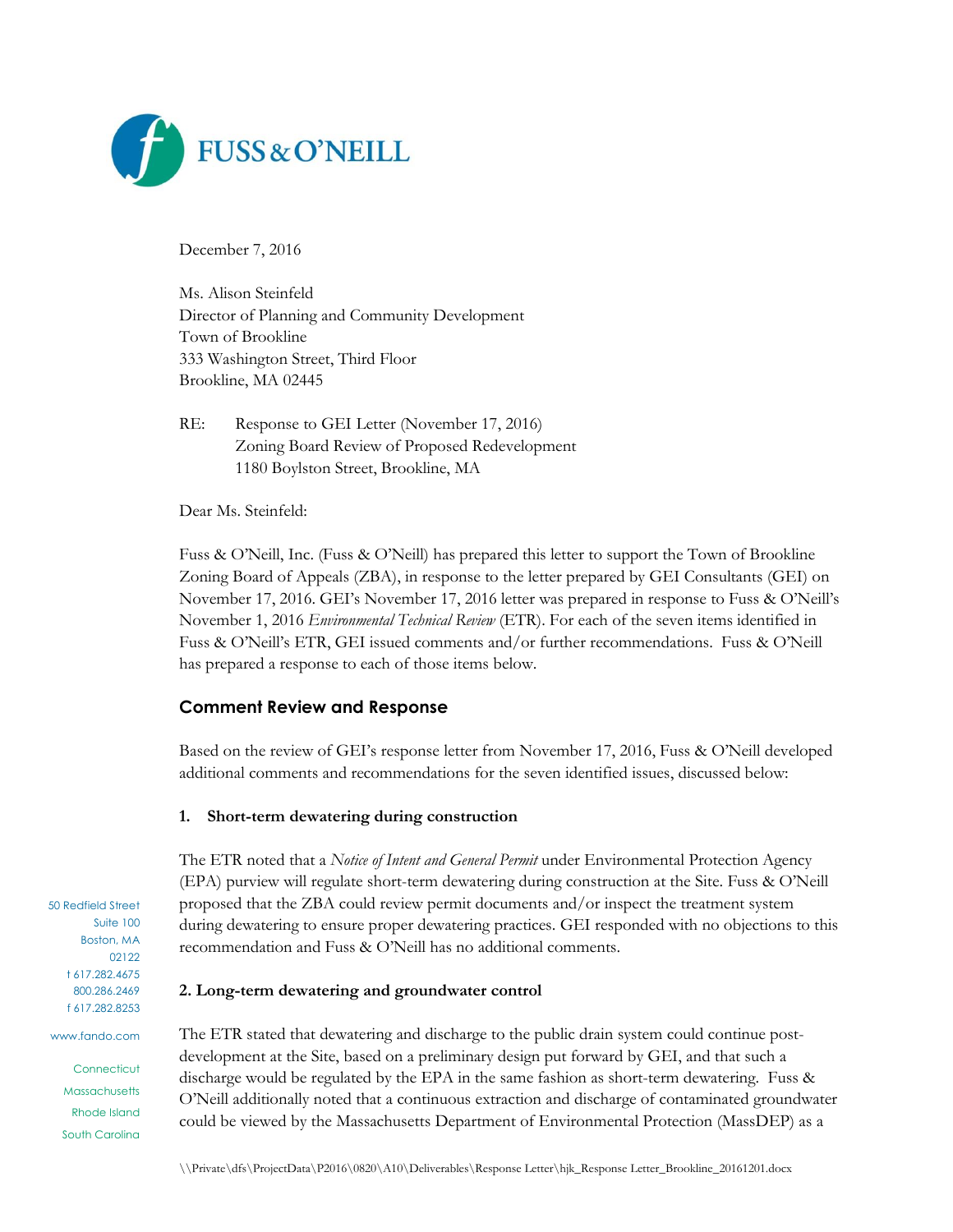

change in remediation activity, which could require permitting and approval through the MassDEP cleanup program. GEI indicated that the on-site building should have a heavy waterproofed structural slab to resist the buoyant force, eliminating the need for an underdrain and postconstruction groundwater discharge.

Fuss & O'Neill notes that this approach, if properly designed, installed and maintained, may be feasible, and would eliminate the discharge to the drain system and the associated need for EPA permits. The responsibility for an appropriate design would remain with the applicant. We reiterate that it is critical that the waterproofing is effective, and that the waterproofing system be properly completed.

As noted in the ETR, the waterproofing is both a means to control water intrusion and pressure at the foundation, and a critical element of the environmental control, impeding vapor-phase petroleum compounds from migrating into the structure. As the long term effectiveness and integrity of the waterproofing is critical to protecting the occupants of the proposed building as an environmental control, Fuss & O'Neill recommends to the ZBA the following:

- The waterproofing system should be explicitly referenced in any ZBA approval as an environmental control measure to protect the occupants of the building and mitigate public health issues potentially posed by the residual petroleum contamination in the ground at the site.
- The waterproofing system should be designed and stamped by a Professional Engineer and provided to the Town with sufficient time for review by a consultant representing the Town prior to construction.
- The Town's consultant should, based on review of the design, propose a means for the Town or its consultant to inspect and verify the proper installation and function of the waterproofing system during construction. The applicant should be made aware of the potential for a third-party inspection process and cost for the Town's consultant to verify the waterproofing is properly installed and operates effectively and as intended as an environmental control.

## **3. On-site accumulation of remediation waste**

In the ETR, Fuss & O'Neill noted that a significant volume of potentially petroleum-contaminated soil and rock would be handled during the course of construction, and recommended several potential approaches to ensure that the developer disposes of excavated material properly and in a timely fashion. GEI responded that the volumes and costs for disposal of remedial waste have not been finalized.

In the absence of estimated disposal volumes provided by GEI, Fuss & O'Neill has developed some volume estimates to allow the ZBA to consider the potential magnitude of stockpiled soil and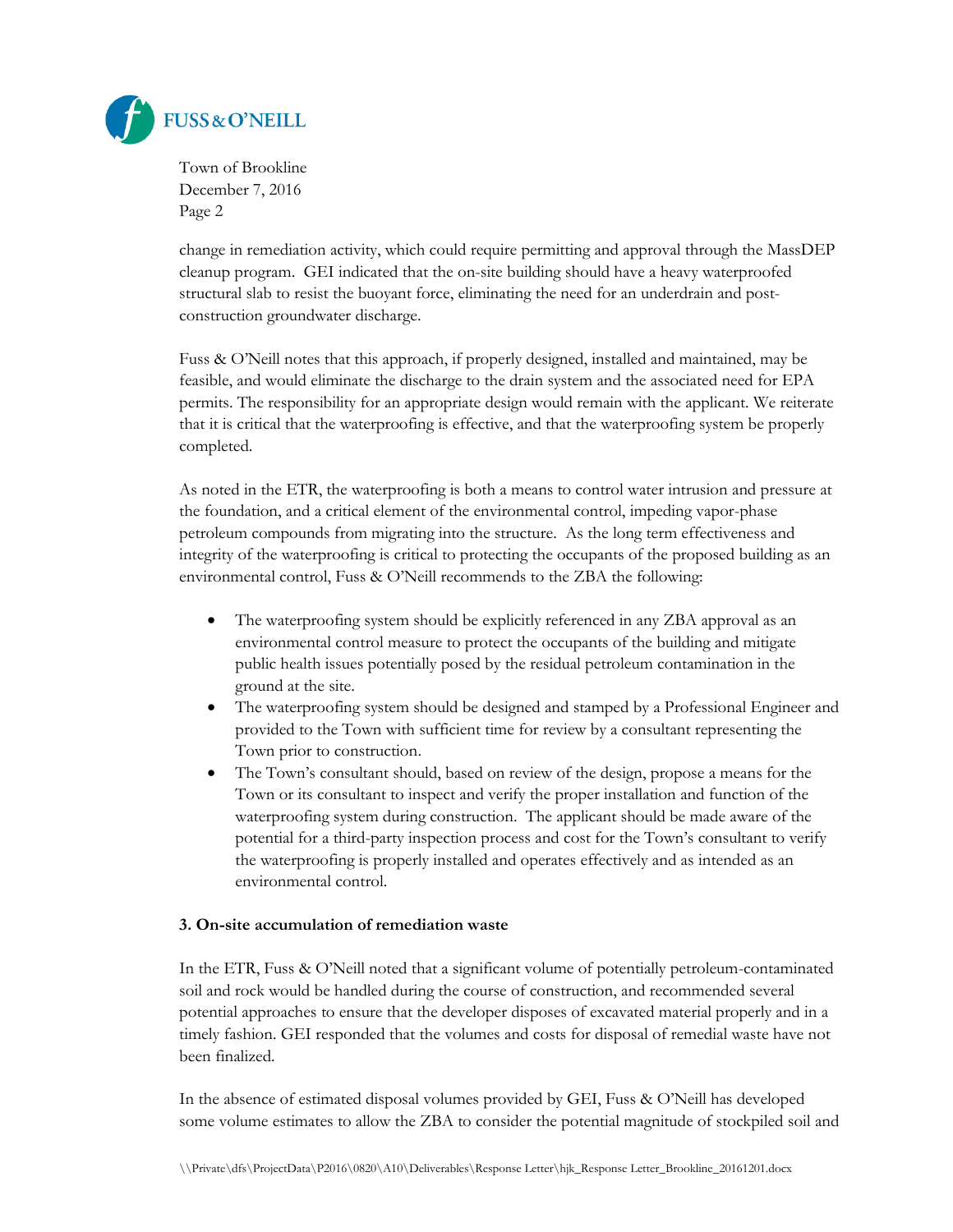

rock. Assuming that an average of three feet of surface soil across the approximately 14,000 square-foot property meet the definition of "remediation waste" per MassDEP regulation, the total volume of remediation waste managed could exceed 1,500 cubic yards. Since the actual depth of cut on-site, as initially proposed, is in the range of 20 feet below grade, the total volume of soil and rock managed in construction could exceed 10,000 cubic yards, and the portion which is "remediation waste" may be greater than 1,500 cubic yards.

The stockpiled materials may contain oil and/or hazardous materials that could pose a nuisance to neighbors and passersby at the site if dust is not adequately controlled or the stockpiles remain onsite for an extended duration.

As indicated in the ETR, we recommend that the ZBA implement a measure to ensure that the stockpiled materials are removed in a proper and timely fashion as part of any approval to commence the site development. Such measures could include limitations on volumes of materials stored, requirements to live-load and immediately dispose excavated materials, or financial assurances that would provide the Town with the means and funds to remove some portion of the remediation waste if removal of stockpiled materials did not occur in a timely fashion.

## **4. Bedrock removal**

The ETR stated that the project will require rock removal to reach foundation grade. Fuss & O'Neill recommended that the ZBA prohibit blasting as a method of removal due to the presence of proximal neighbors and contaminated groundwater in the bedrock. GEI agreed with the request to not use blasting at the Site, and Fuss & O'Neill has no additional comment. We recommend that a blasting prohibition be included in any ZBA approval granted for the project.

## **5. Vapor intrusion**

As noted above and in the ETR, ventilation of the parking garage is proposed both to control vehicle exhaust and act as an environmental control to mitigate the potential for residual petroleum vapors to migrate into the proposed building and create an exposure potential to the vapors by occupants of the building. Consequently, a generator or back-up power system was recommended in the ETR as a redundant measure to ensure the continuous operation of the ventilation system. GEI concurred that maintenance of the ventilation system is necessary, but did not comment on the recommendation of a generator or back-up power system. Redundant power would be necessary to maintain ventilation of the garage during power outages.

As the long term effectiveness and operation of the ventilation system is critical to protecting the occupants of the proposed building as an environmental control, Fuss & O'Neill recommends to the ZBA the following: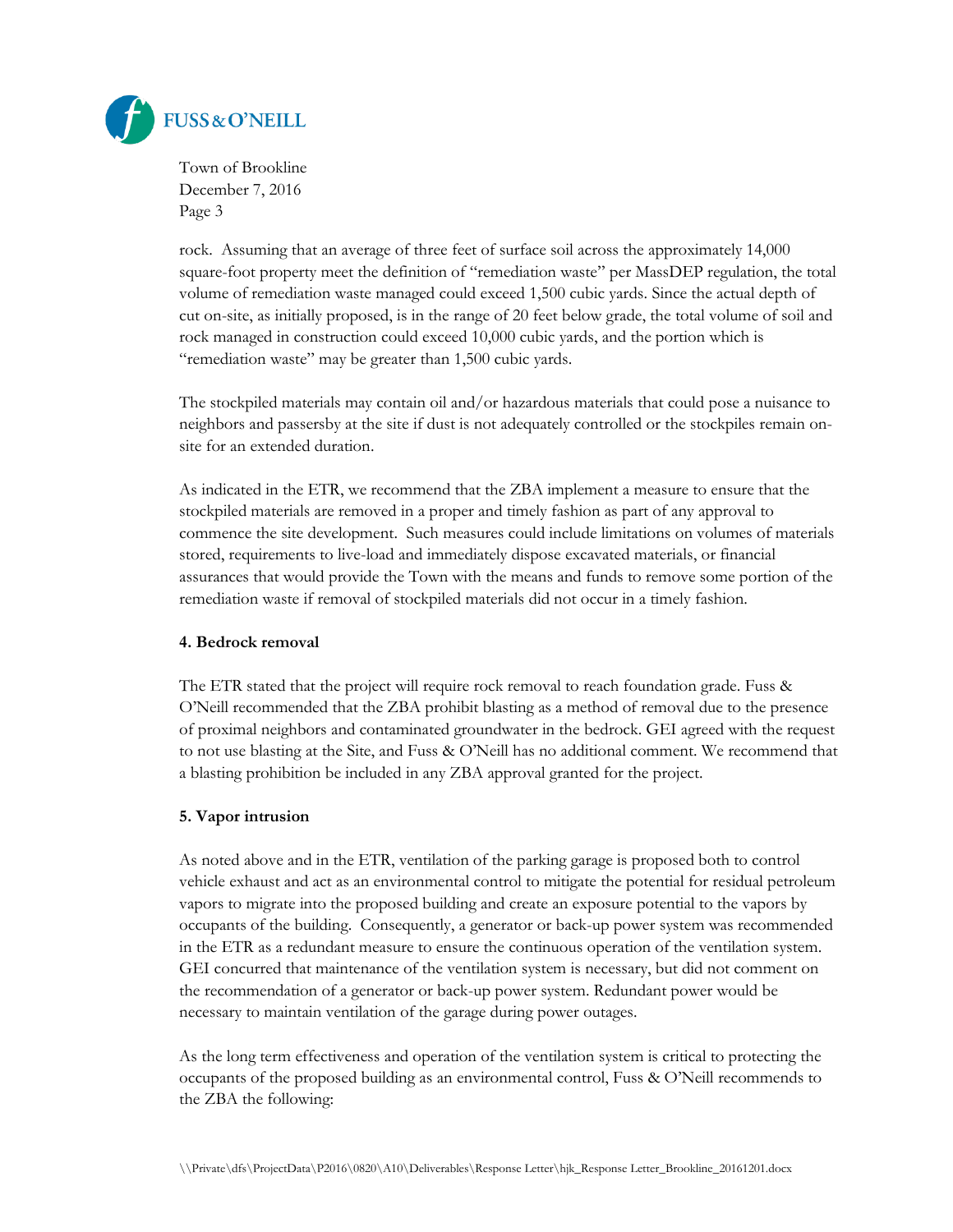

- The ventilation system should be explicitly referenced in any ZBA approval as an environmental control measure to protect the occupants of the building and public health issues potentially posed by the residual petroleum contamination in the ground at the site.
- The ventilation system design should be designed and stamped by a Professional Engineer and provided to the Town with sufficient time for review by a consultant representing the Town prior to construction.
- The Town's consultant may, based on review of the design, propose a means for the Town or its consultant to inspect and verify the proper installation and function of the ventilation system during construction. The applicant should be made aware of the potential for an inspection process and cost for the Town's consultant to verify the ventilation is properly installed and operates effectively and as intended as an environmental control.

## **6. Responsible parties**

Fuss & O'Neill advised the ZBA to establish the relationship between Cumberland Farms and Chestnut Hill, specifically regarding responsibility for post-development environmental compliance. As noted in the ETR, Cumberland Farms no longer owns the property, but has performed longterm monitoring and historically performed remediation activities at the site. Fuss & O'Neill noted that the significant change to property use could affect the relationship between responsible parties on the site. GEI stated in its response to the ETR that the responsibility for remediation at the Site will be resolved between Cumberland Farms and the current property owner.

The property is proposed for residential use and has not achieved a "condition of no significant risk" under the MCP. In addition, the applicant has proposed two features, waterproofing and ventilation systems, that will operate as environmental controls intended to address potential risks posed by the residual contamination to occupants of the proposed site building. It is critical that these environmental controls be maintained in a manner which eliminates the potential for environmental risks to the residents. The long-term remediation is a critical step to ensure the safety of the future users, and the ZBA should ensure that a party (either the developer or Cumberland Farms) accepts these obligations before the project is constructed.

At this point, the responsibility for environmental compliance and maintenance of the environmental controls is not clear to the ZBA and therefore Fuss & O'Neill recommends that any approval by the ZBA be contingent upon the applicant being held responsible for both environmental compliance at the site and the proper function and operation of the environmental controls proposed by the applicant.

## **7. Environmental Quality**

Fuss & O'Neill opined that over time, the proposed development should reduce levels of petroleum in the subsurface at the Site if implemented properly, as stated in the ETR. GEI agreed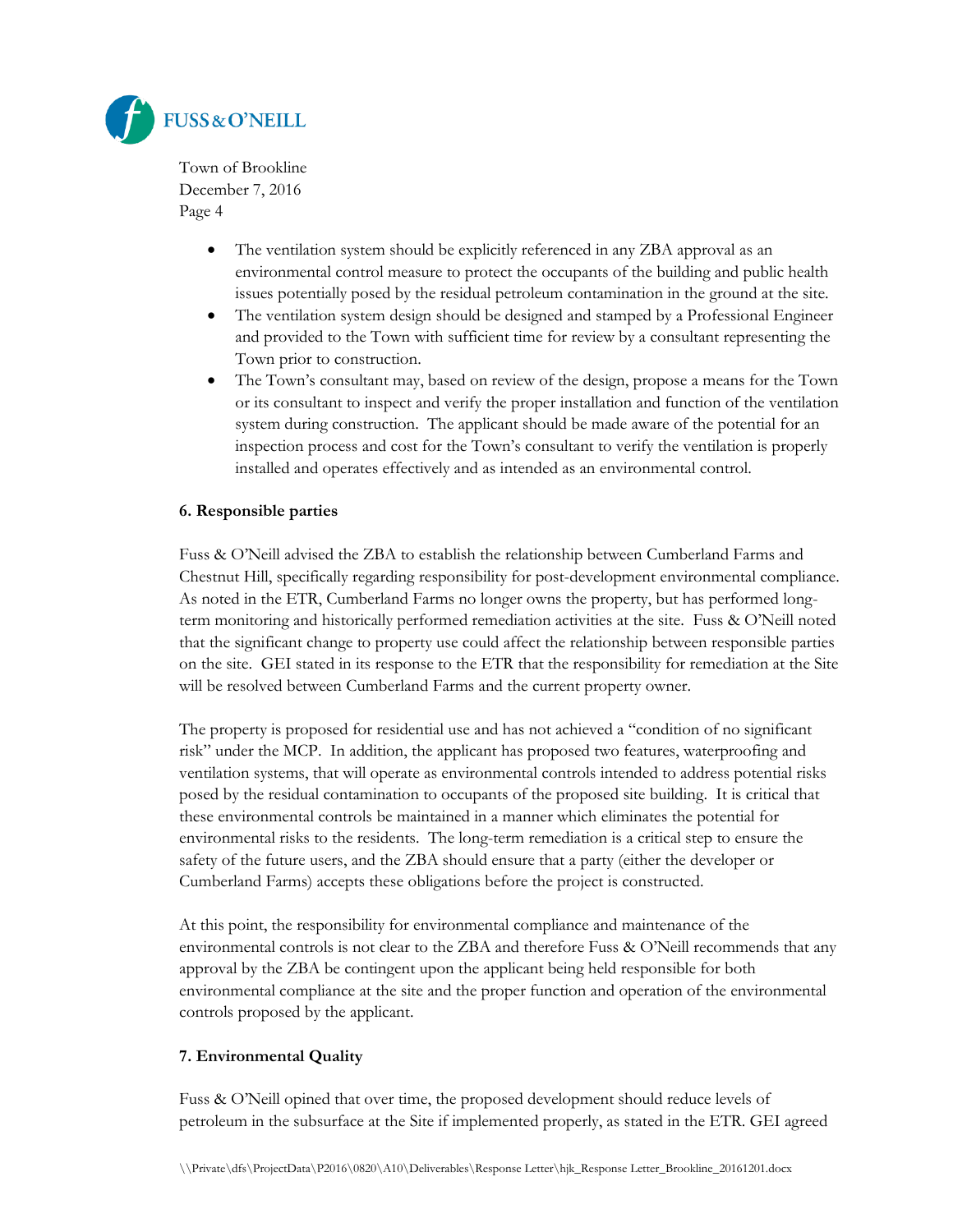

with this conclusion and reiterated that long-term dewatering will no longer be a part of the foundation design. Fuss & O'Neill recommends that the ZBA reference the foundation design and waterproofing system in its approvals as critical environmental controls to eliminate vapor intrusion risks, as groundwater containing petroleum will no longer be directly conveyed away from the building in its operating state.

# **Conclusions and Recommendations**

Fuss & O'Neill reviewed GEI's response, dated November 17, 2016, to the ETR. The majority of the items were addressed and GEI provided its concurrence, or additional detail to satisfy these conditions. We offer the following conclusions and recommendations:

- As to Item 2, relating to the foundation installation, we reiterate that the waterproofing system is a critical feature for both water control and vapor intrusion, and we recommend that the ZBA reference this feature in any approvals as an "environmental control" to be incorporated into the development. Further, we note that elimination of the potential for long-term dewatering will reduce the impacts to the municipal drain system and limit changes to the groundwater flow in the vicinity of the site. However, doing so also necessitates proper design and installation of the waterproofing to prevent flooding or structural damage to the foundation.
- As to Item 3, relating to the accumulation of remediation waste, we recommend that the developer put forward a strategy for managing its remediation waste, along with an estimate of the potential volume of remediation waste to be managed in the course of the project. The ZBA may revisit Fuss & O'Neill's earlier recommendations for soil management conditions (financial assurance, volume limits, etc.) in light of that additional information.
- Item 6, relating to the responsible party / developer relationship, should be resolved before construction, as the responsibility for long-term maintenance of the structural controls (i.e. vapor barriers) and remedial actions (i.e. natural attenuation of the petroleum) are critical elements of risk reduction, especially since the property is proposed for residential use.